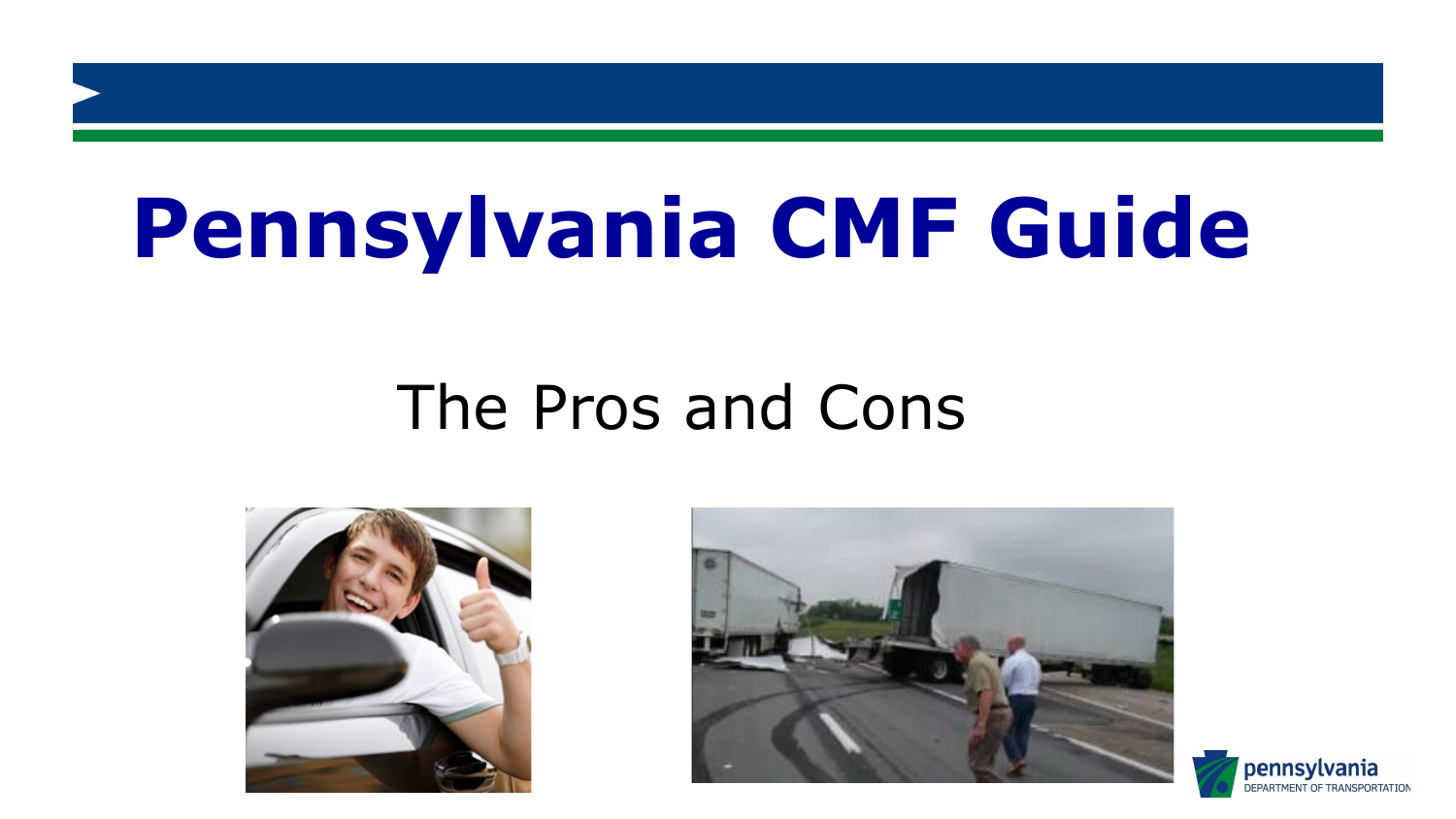- Who developed the CMF Guide
- What is it
- Why it was developed
- Data and how to use it
- Advantages (Pros)
- Disincentives (Cons)



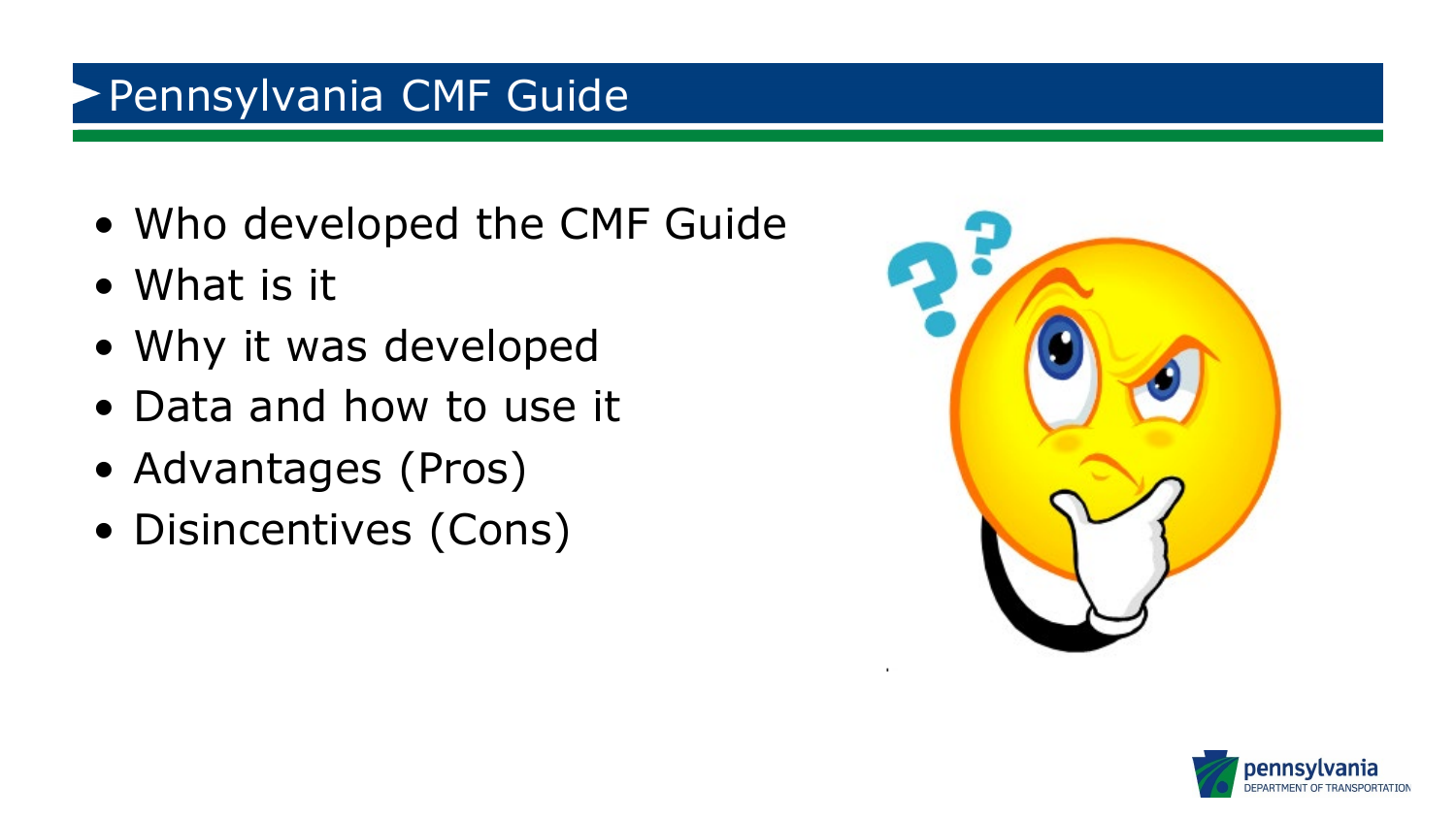#### **History**

• *CMF Guide* developed by University



- Completed August 2014
- *CMF Practitioners Guide* developed by consultant firm
- Completed April 2016



#### PENNSYLVANIA CMF GUIDE

Prepared for:

Pennsylvania Department of Transportation

Prepared by:

Vikash V. Gayah **Assistant Professor** 

Eric T. Donnell Associate Professor

Paul P. Jovanis Professor

Department of Civil and Environmental Engineering Pennsylvania State University 217 Sackett Building University Park, PA 16082

> The Thomas D. Larson Pennsylvania Transportation Institute 201 Transportation Research Building University Park, PA 16802

> > August 2014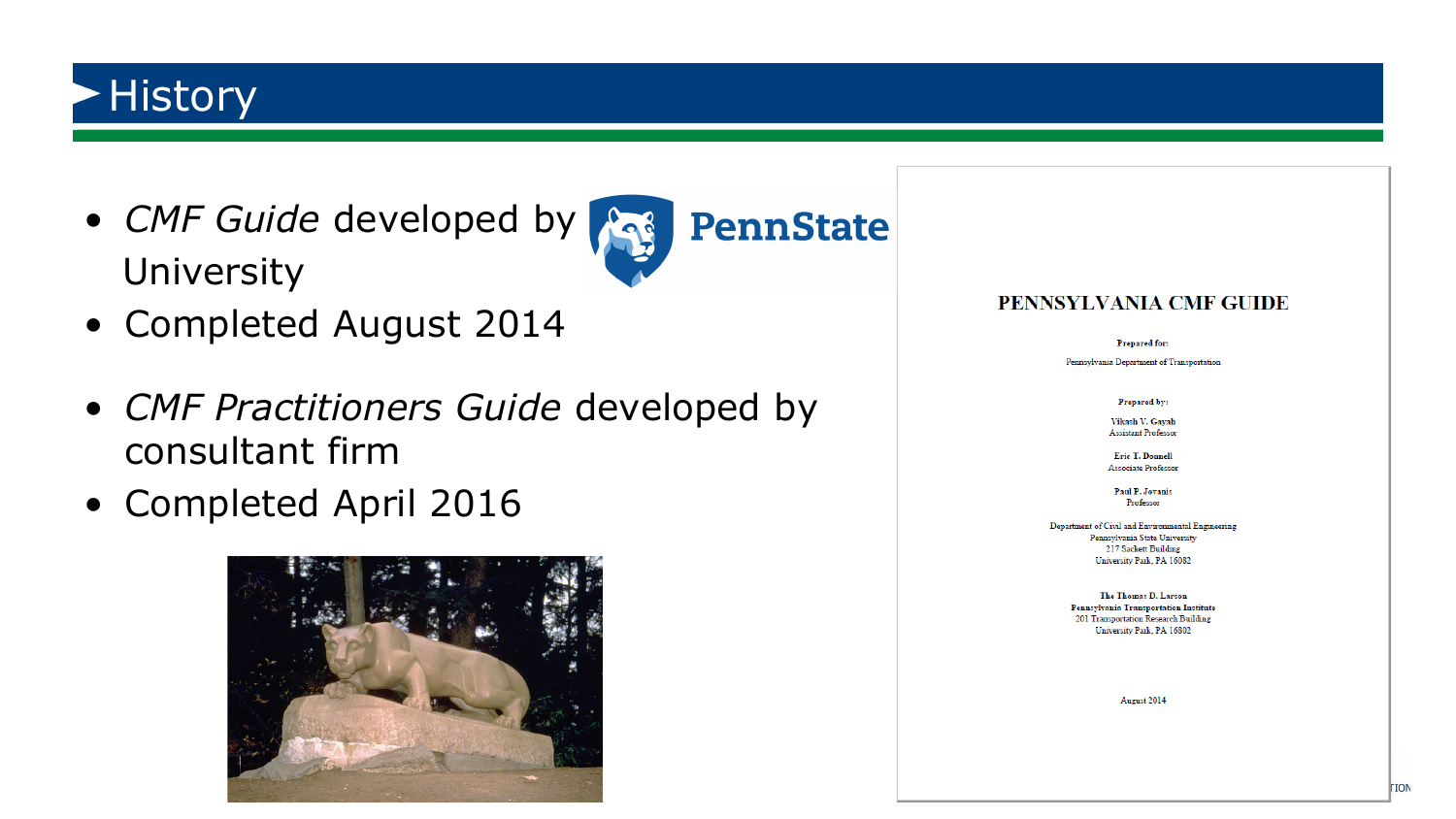- The *Pennsylvania CMF Guide* provides list of high-quality Crash Modification Factors appropriate for use in Pennsylvania
- CMF data obtained mainly from FHWA CMF Clearinghouse website, [www.cmfclearinghouse.com](http://www.cmfclearinghouse.com/)
- The *Practitioner's Guide* establishes a consistent approach to the application of Crash Modification Factors (CMFs) within the context of the Highway Safety Manual (HSM) and the PennDOT HSM analysis tools.

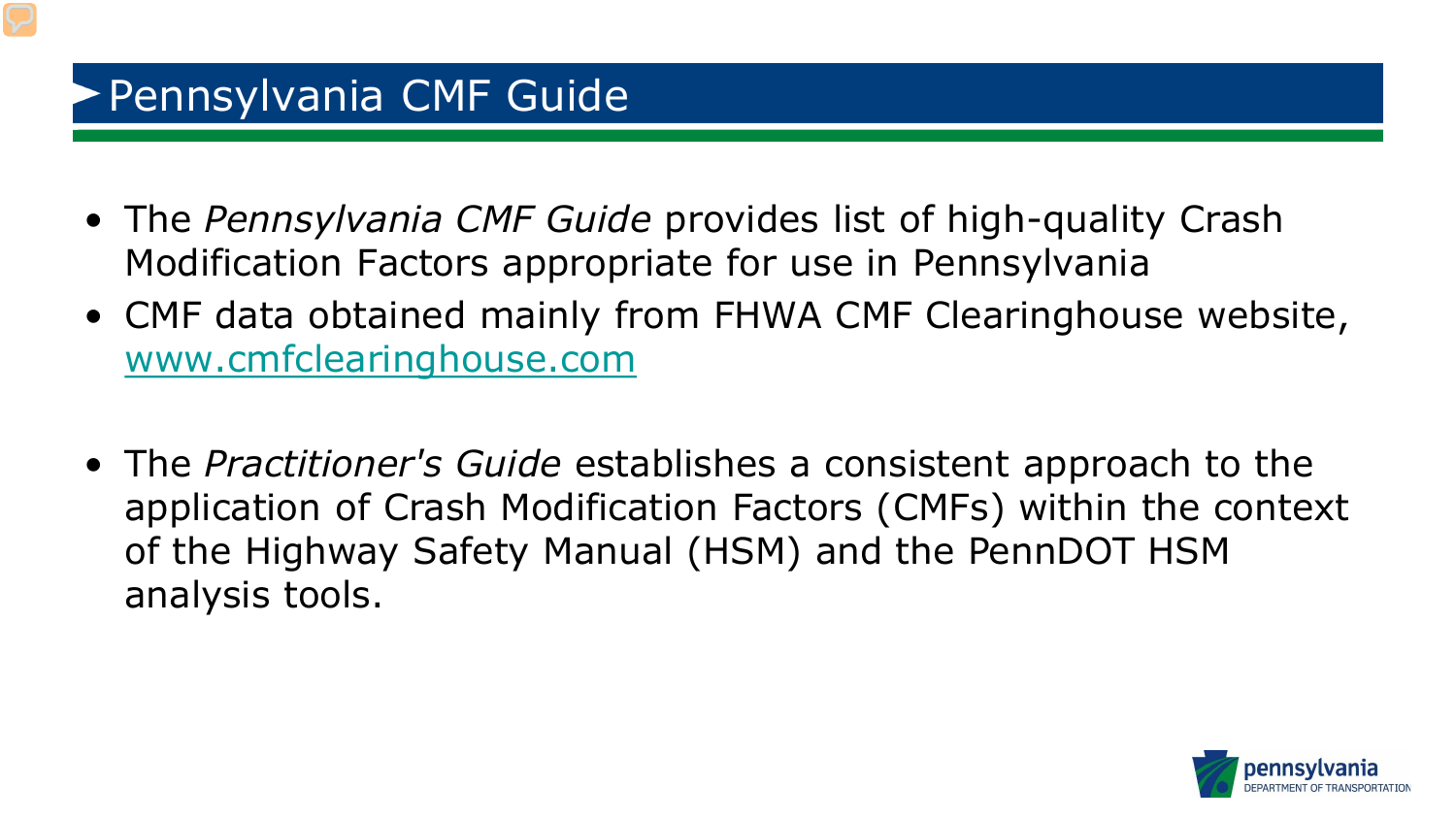#### Data and Use

#### **Assessing CMF Quality**

- Use rating system proposed by CMF Clearinghouse
- Each CMF assigned score from 1 (worst) to 5 (best) stars based on:
	- Study design
	- Sample size
	- Standard error
	- Potential bias
	- Data source
- Only 3+ star CMF included in guide and suitable for use in PA

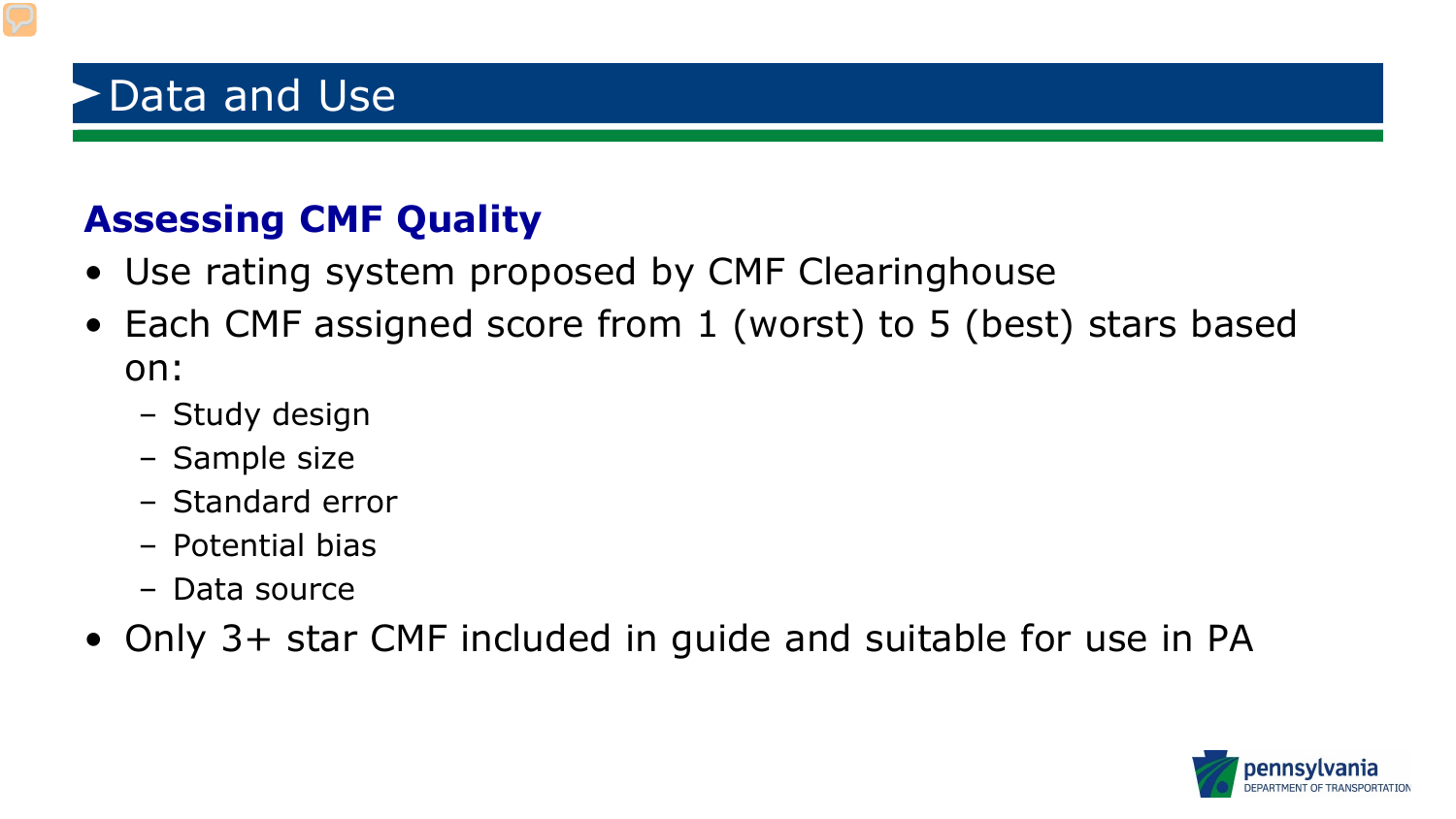### Data and Use

#### **CMFs Categorized Into 19 Tables**

- Access Management
- Advanced Technology and ITS
- Alignment
- Bicyclists
- Delineation
- Highway Lighting
- Interchange Design
- Intersection Geometry
- Intersection Traffic Control
- On-Street Parking
- Pedestrians
- Railroad Grade Crossings
- Roadside Features
- Roadway Features
- Shoulder Treatments
- Signs
- Speed Management
- Transit
- Work Zones

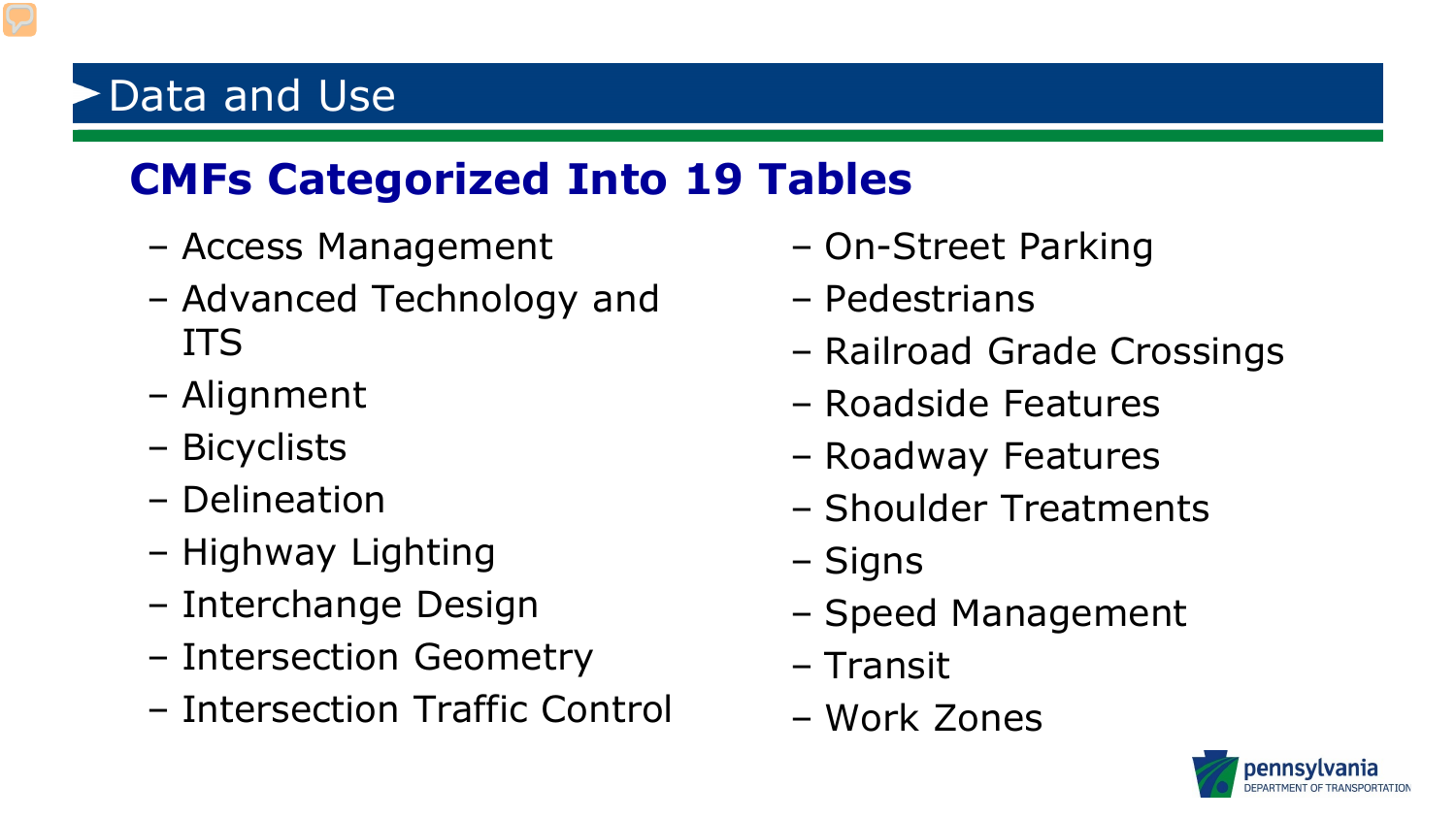#### CMF Tables

- Each table provides information on the conditions for which the CMF applies, which include:
	- Roadway/area type
	- Crash type
	- Crash severity
	- Level of traffic (AADT)
	- Other implementation notes
- CMFs should only be directly applied to the **same conditions**
- CMFs might serve as a guide for other conditions

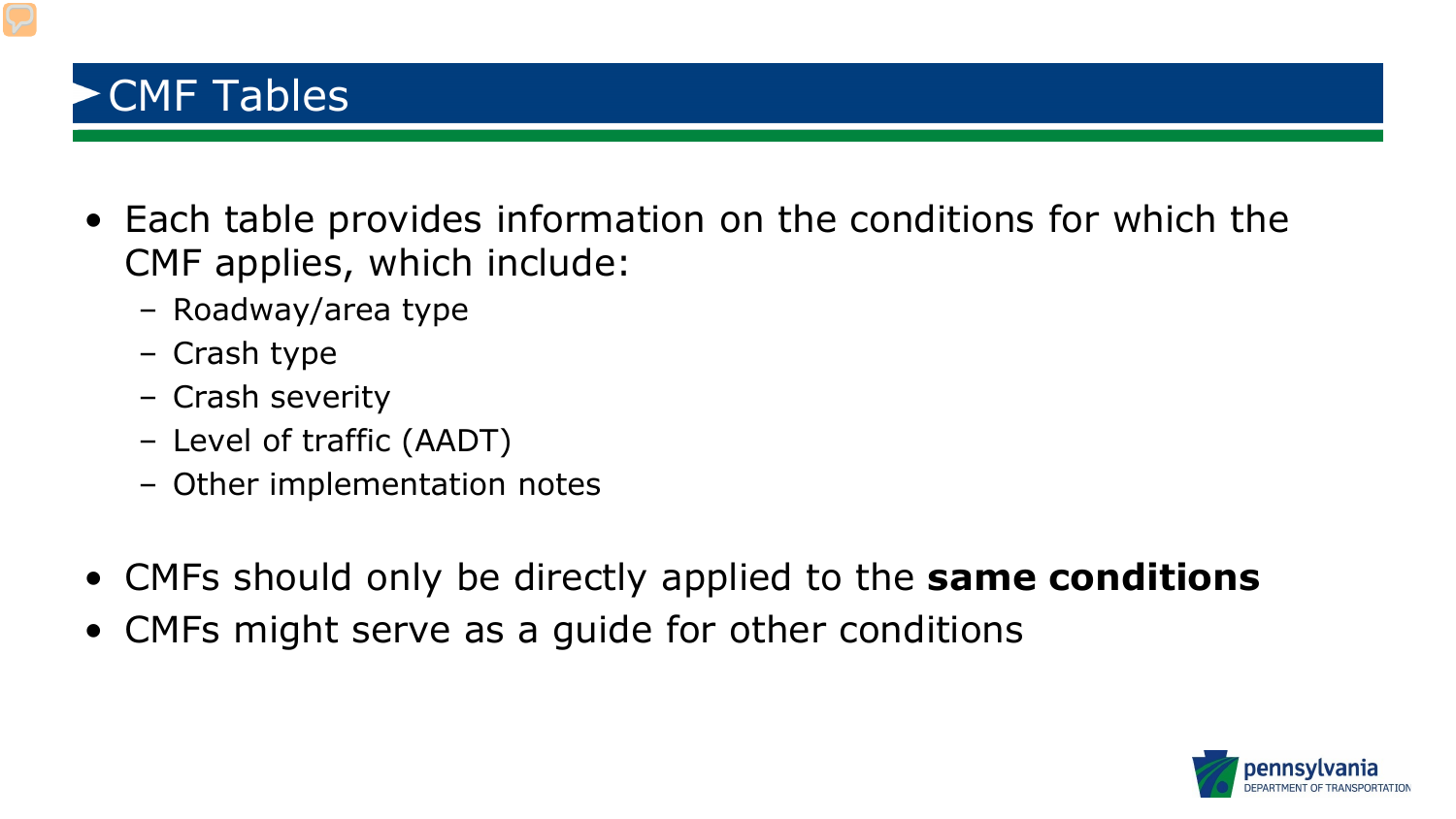#### Using the CMF Tables

| Countermeasures                                      | Area Type | <b>Crash Severity</b> | Crash Type         | AADT         | Note | <b>CMF</b> |          | <b>Star Quality</b> |            |
|------------------------------------------------------|-----------|-----------------------|--------------------|--------------|------|------------|----------|---------------------|------------|
|                                                      |           |                       |                    |              |      | Value      | Std. Err | Rating              | State      |
| Install centerline rumble strips on tangent sections | Rural     | All                   | All                | 1336 - 13240 |      | 0.9        | 0.055    | 4                   | MN         |
|                                                      |           |                       |                    | 574 - 17591  |      | 0.9        | 0.084    |                     | PA         |
|                                                      |           |                       |                    | 3167 - 20784 |      | 1.02       | 0.093    |                     | WA         |
|                                                      |           |                       |                    | 574 - 20784  |      | 0.92       | 0.043    |                     | MN,PA,WA   |
|                                                      |           |                       | Head-on, Sideswipe | 1336 - 13240 |      | 0.51       | 0.079    |                     | MN         |
|                                                      |           |                       |                    | 574 - 17591  |      | 0.57       | 0.184    | 3                   | PA         |
|                                                      |           |                       |                    | 3167 - 20784 |      | 0.33       | 0.19     | 3                   | <b>WA</b>  |
|                                                      |           |                       |                    | 574 - 20784  |      | 0.51       | 0.069    |                     | MN,PA,WA   |
|                                                      |           | Fatal and injury      | All                | 1336 - 13240 |      | 0.82       | 0.078    | 4                   | ΜN         |
|                                                      |           |                       |                    | 574 - 17591  |      | 0.78       | 0.1      |                     | PA         |
|                                                      |           |                       |                    | 3167 - 20784 |      | 1.1        | 0.173    | 4                   | WA         |
|                                                      |           |                       |                    | 574 - 20784  |      | 0.85       | 0.059    |                     | MN, PA, WA |
|                                                      |           |                       |                    |              |      |            |          |                     |            |

- Highlighted: recommended values
- **Bolded**: values estimated using PA data

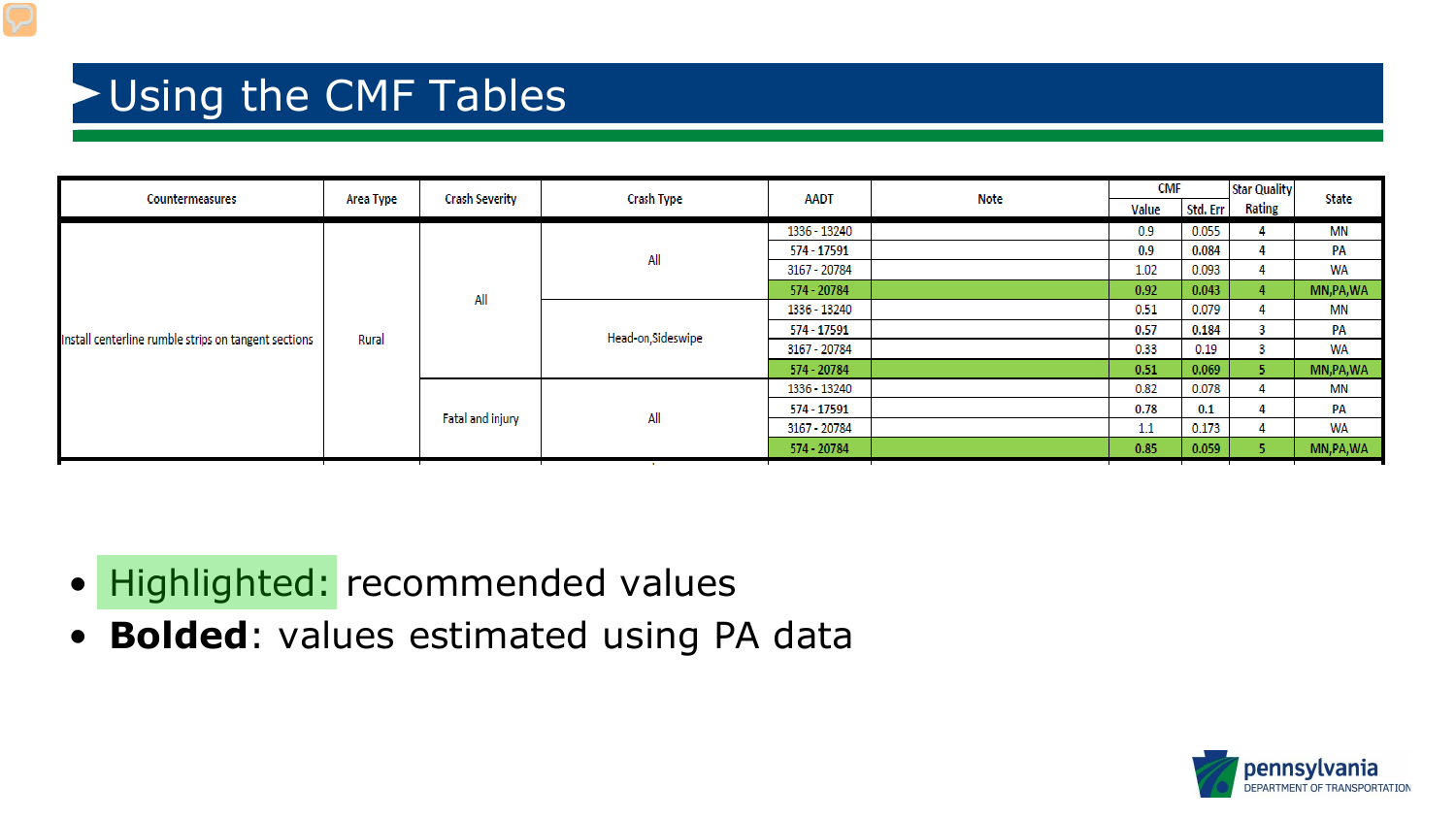#### Advantages (Pros)

- Uniform Statewide list of part D CMFs
- Can be printed and used as a book
- Used to develop consistent results in PennDOT's HSM analysis tool
- Shows higher quality CMFs (3 stars or higher)
- Shows CMFs that used Pennsylvania data
	- No CMFs were created by Penn State for this Guide



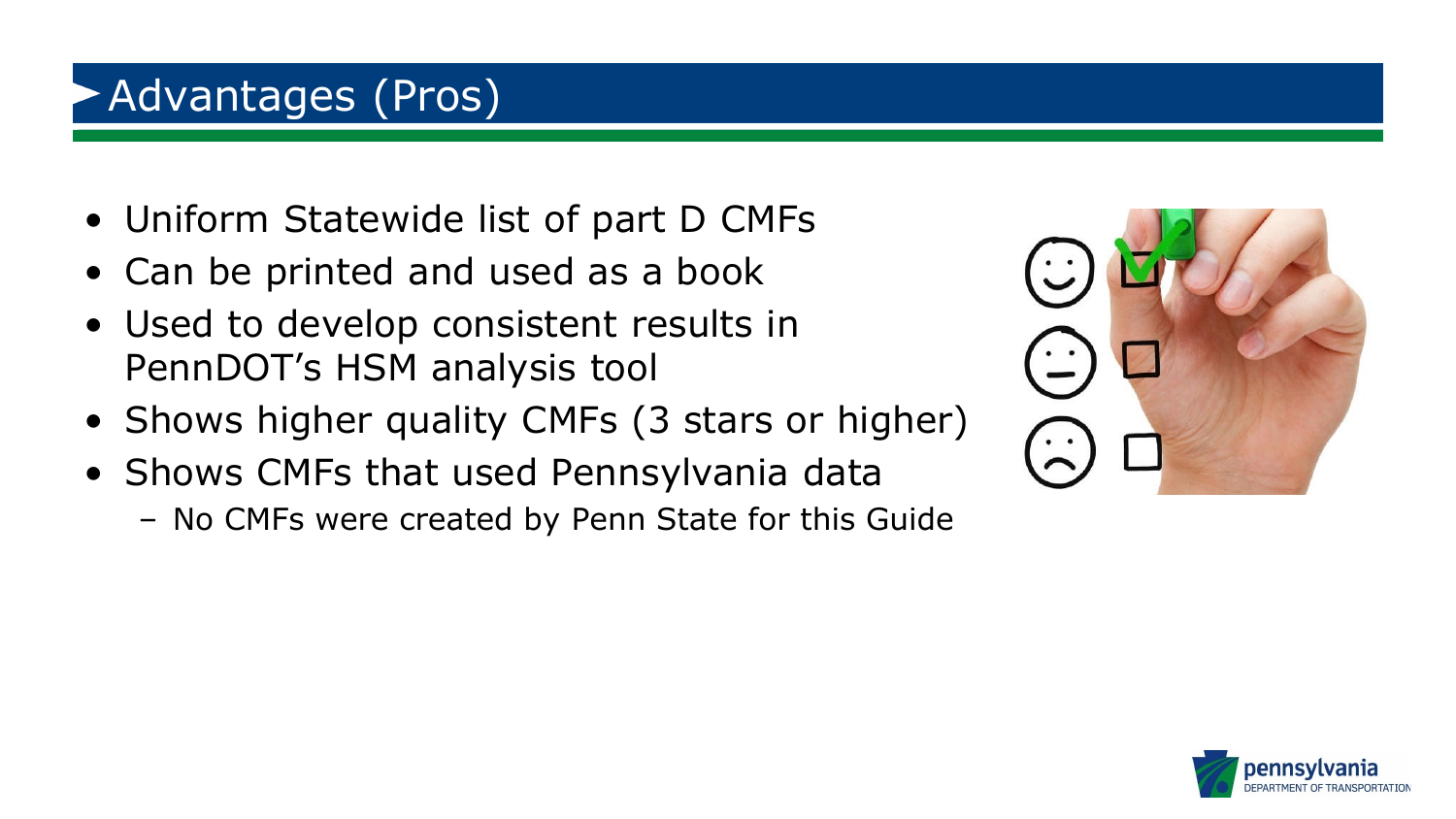### Disincentives (Cons)

- Outdated once it was published
	- Clearinghouse is always being updated
- Not web based and as easy to access
- Not as easy to use as CMF Clearinghouse
- Does not include the CMF ID numbers
	- Harder to reference more information about the CMF(s) selected
- Expensive to develop
- Includes some CMFs that aren't used in PA
	- HAWKS, pelican to puffin crossings
- No CMFs were created by Penn State for the CMF Guide